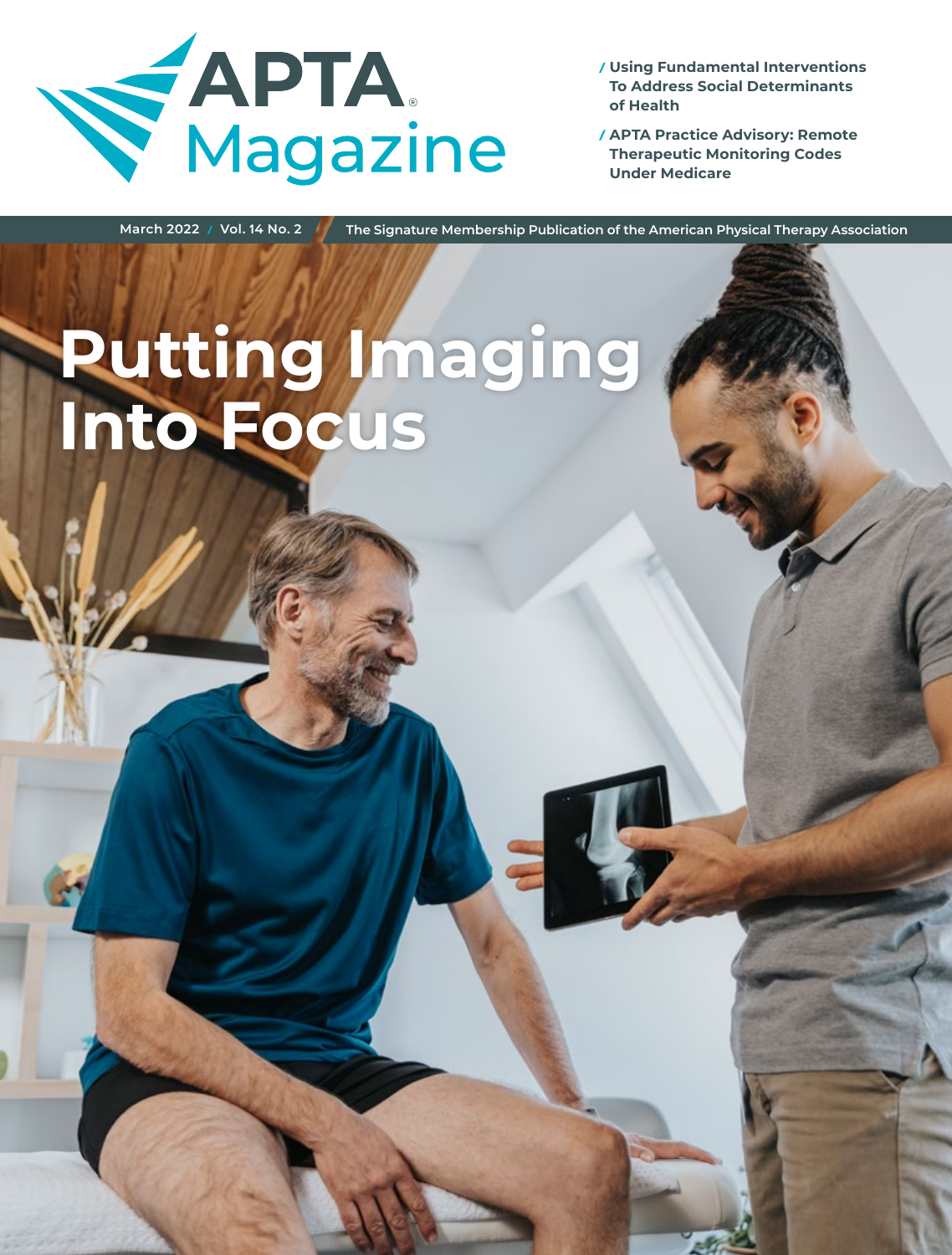#### **VIEWPOINTS**

APTA welcomes your opinions and encourages diverse voices.



Facebook **facebook.com/ AmericanPhysical TherapyAssociation**

> **Twitter @APTAtweets**



Email **aptamag@apta.org**



APTA Engage **engage.apta.org**

We will consider letters, email, and social media posts that relate to magazine articles or are of general interest to the profession. Responses may be edited for clarity, style, and space, and do not necessarily reflect the positions or opinions of APTA Magazine or the American Physical Therapy Association.

# **Opinion**

## **Children With Upper Limb Absence Can Benefit From Early Prosthetic Fitting**

Parents can be overwhelmed when coping with a missing hand on an infant. Whether the limb absence is congenital, traumatic, or surgically removed for medical reasons, parents may look to others for advice and guidance on what medical care will benefit the infant.

Unfortunately, it is common for parents to hear statements such as "Your child doesn't need a prosthesis" or "Your child will be fine with only one hand. A prosthesis will only get in the way." While those statements are meant to be encouraging, parents often intuitively feel that there must be more options for their infant in this two-handed world. I know this from personal experience and am writing as both a physical therapist and a mother whose youngest child — my daughter Amber — was born with an upper limb absence.

It is difficult to determine the number of annual pediatric upper limb loss cases that occur, because no international registry compiles that information. However, on the Centers for Disease Control and Prevention's "Facts About Upper and Lower Limb Reduction Deficits" webpage, the agency estimates that about one in every 1,900 births are affected by an upper or lower limb reduction defect.

It is likely that most physical therapists will encounter a child with upper limb loss in their professional or personal life. Often a physical therapist is the first person to address an infant's or child's developmental and functional

"It means that a child will be able to participate in the same activities as their peers, develop high self-esteem, and have an excellent quality of life."

needs. For therapists who don't usually work with children or don't have experience with upper limb loss, it may be daunting to think about treating a child with limb loss. However, physical therapists are well-positioned to assist these patients. They are trained on brain and motor development as well as injury prevention. A physical therapist is equipped to assess a child's needs and focus on which interventions could best prevent adverse brain, musculoskeletal, and motor development.

From my viewpoint as a therapist and parent, success with habilitation or rehabilitation means that a child with upper limb loss will be able to develop bimanual upper limb skills with symmetrical musculoskeletal upper body development; reduce compensatory movements; and prevent acute and chronic musculoskeletal overuse injuries. It means that a child will be able to participate in the same activities as their peers, develop high self-esteem, and have an excellent quality of life. Early prosthetic fitting and training provides a child with unique tools and support that make it possible to achieve all of these goals.

To guide a physical therapist, information extrapolated from brain development literature informs when to fit a prosthesis and what protocol to follow, such as noted in my October 2020 article "Early Upper-Limb Prosthetic Fitting and Brain Development: Considerations for Success," published in JPO: Journal of Prosthetics and Orthotics. Some important considerations:

- **•** The brain is most plastic during the first three years of life, and there are critical periods in development when sensory, movement, and vestibular stimulation actively shapes the brain circuitry.
- **•** A child must use both upper limbs to develop bimanual upper limb neuronal connections.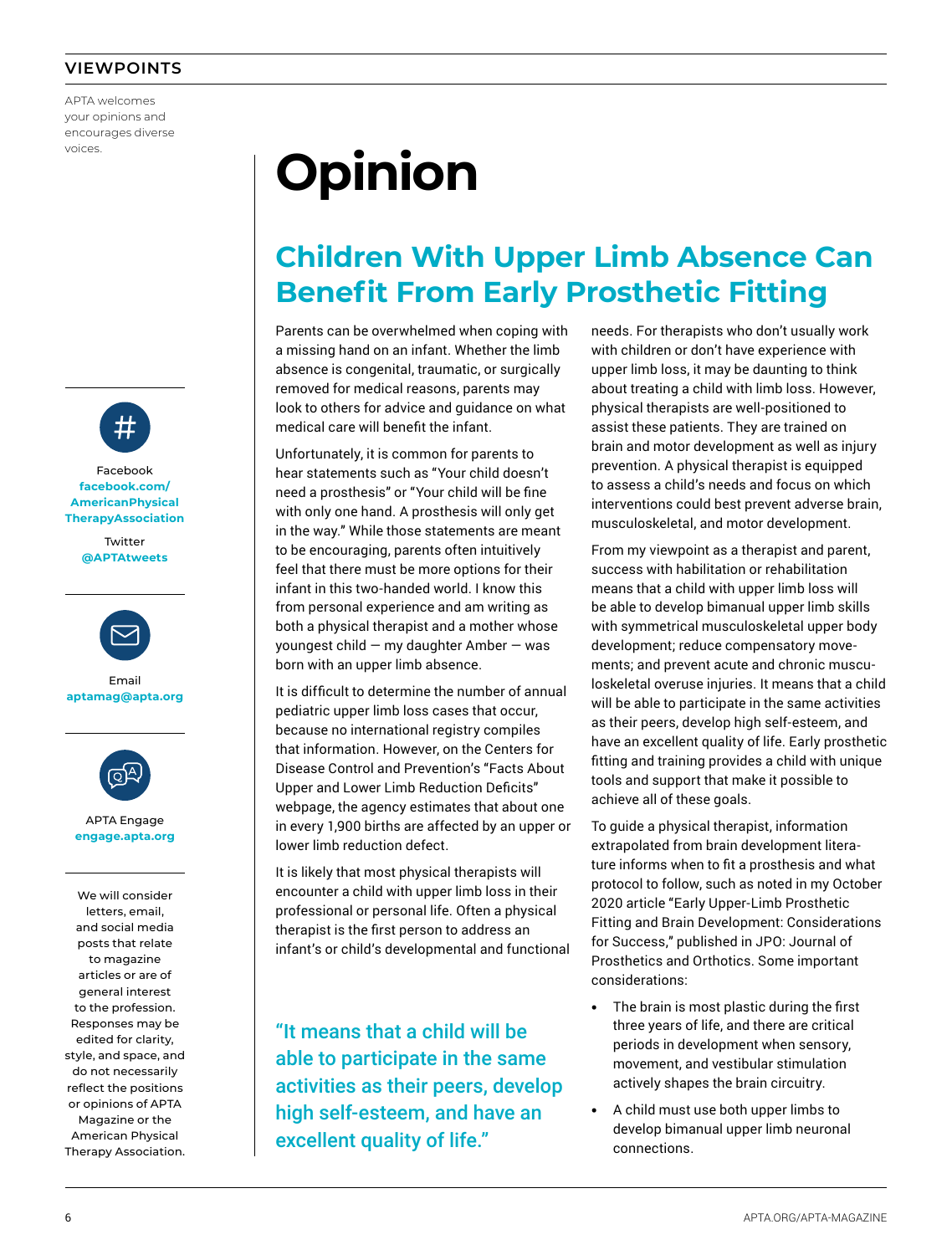

- **•** Use of a prosthesis can restore length and provide grasping ability to allow incorporation of the affected limb into bimanual activities.
- **•** The use of a prosthesis influences how the brain develops — and brain development influences upper limb prosthetic use.
- **•** Therapy needs to be tailored to a child's brain and motor developmental abilities and progress as those abilities change.

To acclimate a child to wearing an upper limb prosthesis, a passive prosthesis should be fitted around six months of age. This helps with a range of basic actions such as batting at objects, sitting balance, crawling, pulling up to standing, and holding items such as a ball or teddy bear.

When a child reaches 18 months and is refining the ability to grasp and pinch with the intact hand, the time is right to introduce a myoelectric prosthesis with an active grasp hand. This allows them to use the affected upper limb for grasping and pinching

"Although some people may think that a child with an upper limb absence 'will be fine without a prosthesis,' I would assert that by fitting and training a child early with a prosthesis, critical developmental opportunities will not be missed "

and adds bimanual prehension to the brain's motor control scheme.

By the time a child is 3 years old, the need for a body-powered or activity-specific prosthesis may be identified. These types of devices stand up to activities that could damage a myoelectric prosthesis, allowing a child to engage in sports and recreation that involves impact to the body or exposure to wet or dirty environments.

Although some people may think that a child with an upper limb absence "will be fine without a prosthesis," I would assert that by fitting and training

**»**